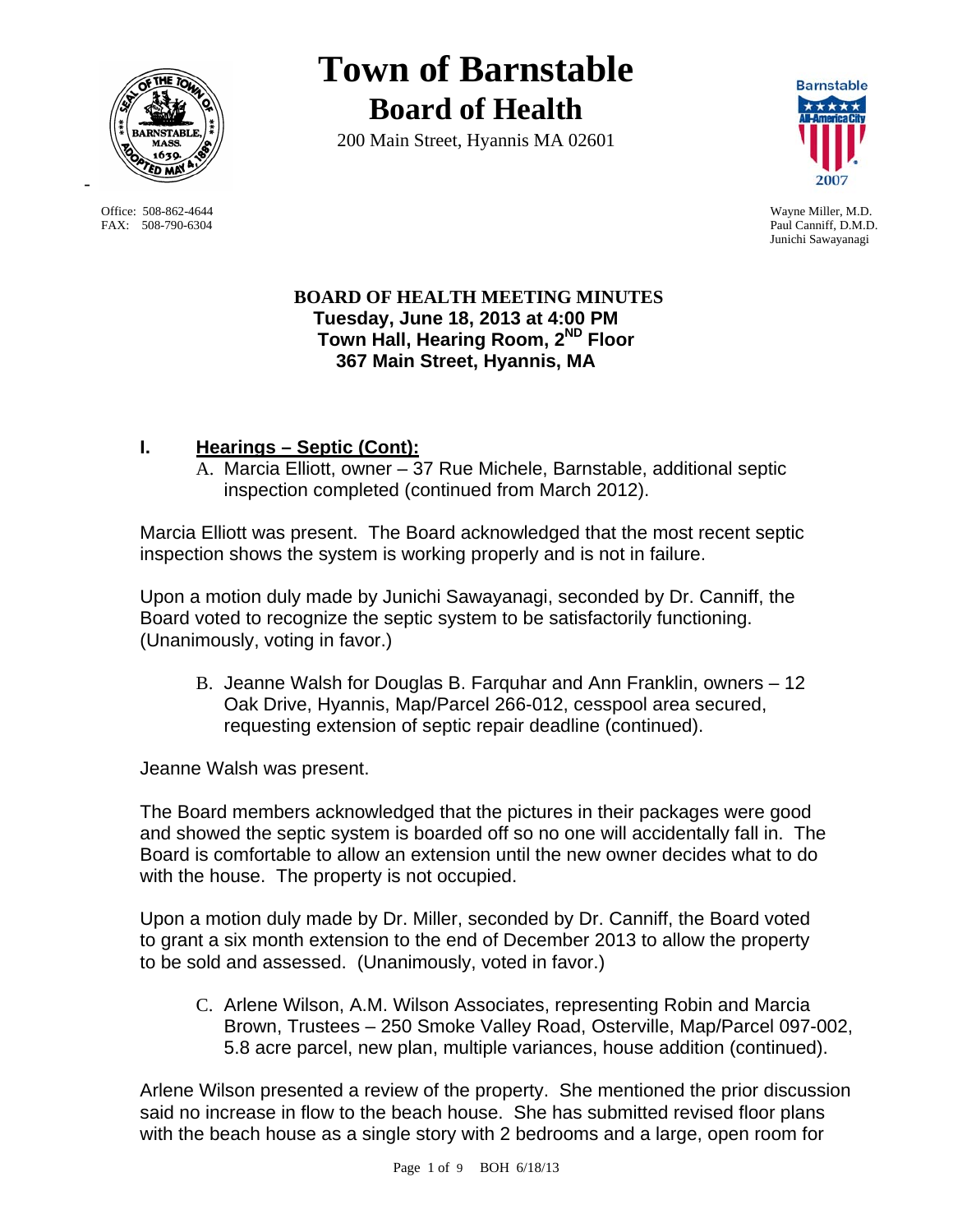the kitchen and living area. Arlene said the septic tank for the beach house still needs a local code variance from the top of the bank of 17.44 feet as per the plan dated 5/17/13. There is no increase in flow to the beach cottage.

The other requested revision was that the tank and pump chamber servicing the existing cottage and proposed guest cottage be relocated so no variances are necessary. This has been done.

Mr. McKean said the staff has no objections to the revised plan.

Ms. Wilson noted the plan has a reserve system on it as required by DEP. There is no maintenance required for this "general" use. The annual Operation and Maintenance (O&M) inspection is required. Ms. Wilson said DEP stipulates a statement is required on the deed which will inform any new owner that an annual O&M inspection is required.

Upon a motion duly made by Dr. Miller, seconded by Mr. Sawayanagi, the Board voted to grant the plan dated 5/17/13 with the following conditions: (1) there will be no further expansion of the beach house (house on the water) from two bedrooms, and (2) the system shall be installed according to all the DEP provisions and instructions of the "general" use document dated 5/23/12. (Unanimously, voted in favor.)

## **II. Hearing – Septic (New):**

A. Merriam Bell for the Bell Family Trust, owners – 536 Main St, Cotuit, request extension on deadline to repair failed septic system, no occupancy.

Mr. McKean stated the home is not occupied and the owner lives out West and was unable to attend the meeting and sent in correspondence.

Upon a motion duly made by Mr. Sawayanagi, seconded by Dr. Canniff, the Board granted the extension with the following conditions: 1) the property will remain unoccupied for the duration of the extension or until the septic is fixed, and 2) the septic will be repaired no later than three months after the sale of the property. (Unanimously, voted in favor.)

B. Jacques Morin representing Gregory Hobill, owner – 25 Debbies Lane, Marstons Mills, Map/Parcel 011-013, existing five (5) plus bedrooms, affidavit submitted, requesting grandfather number of bedrooms.

Jacques Morin representing owners, Katelyn and Gregory Hobill. Mr. Morin, along with Mr. and Mrs. Hobill, were present. Mr. Morin said the house was built in 1986 with a finished upstairs as per the agreement made with the buyer. He had submitted an affidavit stating this, from the builder Mr. Dacey. Mr. Dacey was not aware of when the apartment was added but by the condition of it, it was clear that it was not much later than the original construction.

Mr. Morin's package included the existing floor plans with six bedrooms and a revised floor plan removing two bedrooms and leaving three bedrooms in the main house and one bedroom in the apartment. They do believe the property qualifies for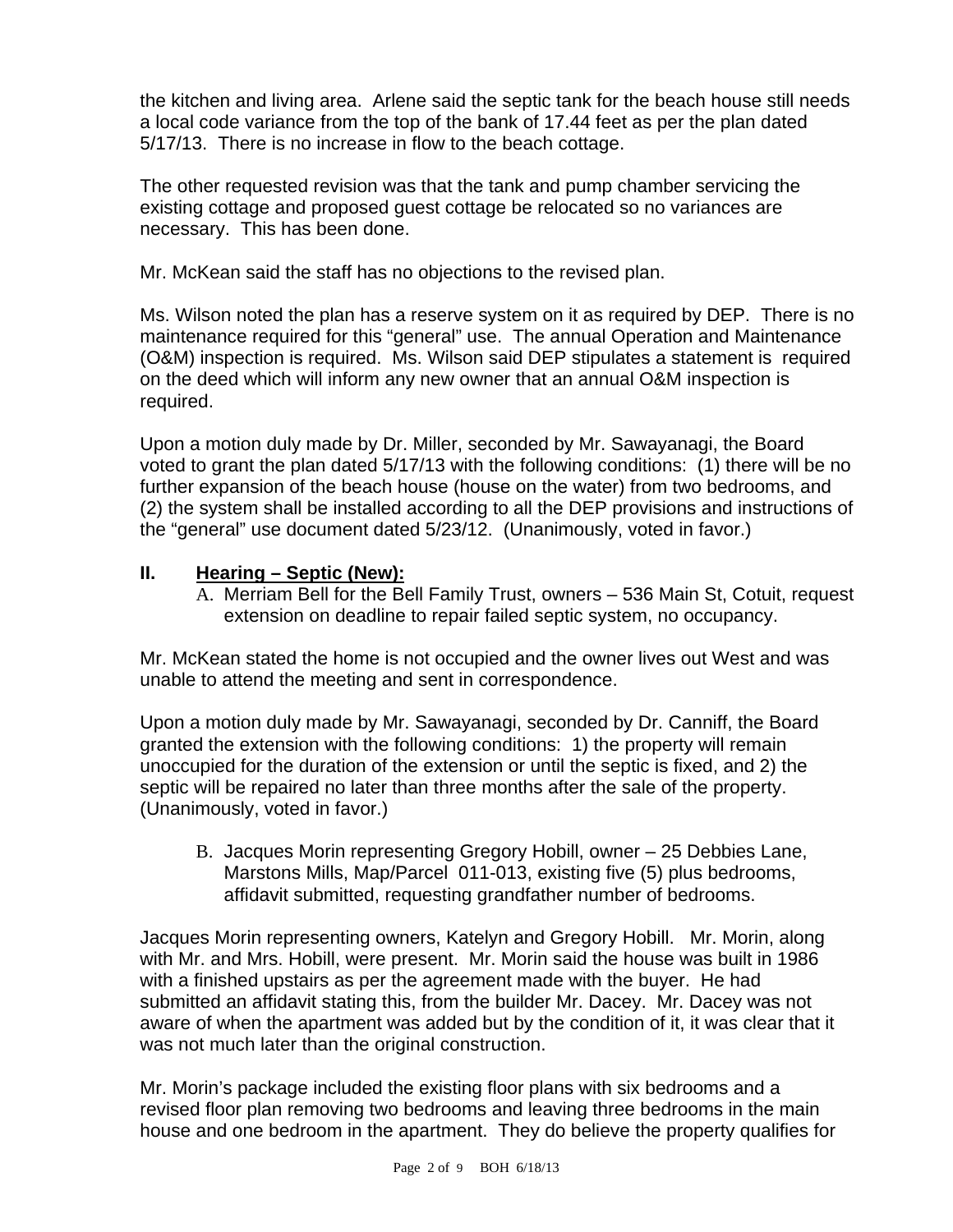more bedrooms but the owners (1) do not have a need for them and their priority is to be allowed to continue having the apartment which provides additional income to assist in the refurbishing and (2) would like the matter cleared up with the Building and Health Divisions.

Mr. McKean said the staff reviewed and noted there is conflicting information in the records. The original septic was permitted for three bedrooms and was over-designed as a 488 gallons/day system which handles four bedrooms. In 1997, the septic system was replaced and in those days no engineering plans were submitted. There are no calculations available to show what the system is designed for. The system has four 330 Cultec Infiltrators with stone around them. Mr. McKean said he has asked Mr. Morin to hire an inspector find out how much stone is around the infiltrators so the flow calculation can be determined. There was an inspection done in 1997 but it was done prior to the new system. There was also a well test done recently and it was fine.

Dr. Miller said there are two things he is looking at: (1) what should be allowed and (2) what can the septic system handle. He said the affidavit goes along with what the Board has accepted as proof of prior existence. He would like Mr. Morin to do the work necessary so the system can have the flow design calculated. An inspector will have to dig around the chambers to measure the amount of stone. If there is not adequate stone, then adding a chamber may be all that's needed to bring it to a proper four bedroom.

Mr. Morin also mentioned there is 100 acres of conservation property which backs up to property. He said the Town has assessed it as a five bedroom. He also said the system had a recent inspection and passed. Mr. Morin is working with the Building Department regarding proper egress to the apartment. It will not be a problem.

Upon a motion duly made by Dr. Miller, seconded by Mr. Sawayanagi, the Board voted to grant the house as a four bedroom existing grandfathered house with the following condition: must show design flow is adequate to provide the 440 daily flow. (Unanimously, voted in favor.)

#### **III. Septic Variance – New:**

A. Donald Bracken, Jr., Bracken Engineering, representing Thomas and Marianne Philbrick, 226 Holly Point Rd, Centerville, Map/Parcel 232-033, 19,100 sq.ft. parcel, two variances, failed septic system.

Engineer Don Bracken said they are using a flow diffuser system to maximize the feasible septic system given the constraints. The variance proposed for separation of foundation to SAS is requested from 20 feet to 13 feet due to the downward slope of property and to maximize the distance to wetlands. To protect the foundation, they will use an impervious barrier.

Mr. McKean said the staff question was in the separation to groundwater. The elevation which the Board uses regularly for the lake is 34.8 feet elevation. Health would like a conversion done on the calculations so the same comparison can be made, clarifying for them that the separation to groundwater is at least four feet below the lake elevation of 34.8 feet.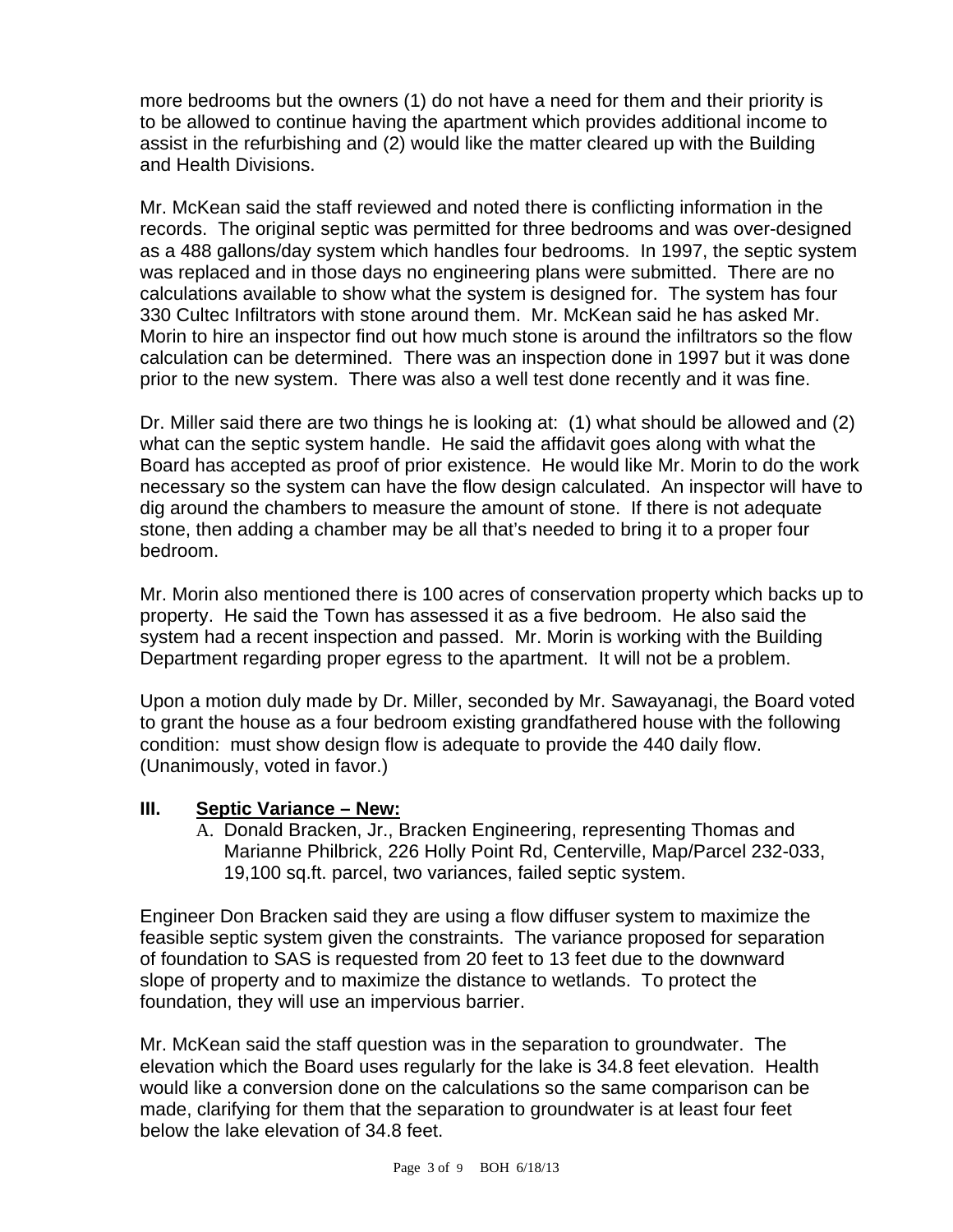Mr. McKean said the garage is on a slab and there is a modified D-Box used there. This is not something they have seen before. Mr. Bracken said they use this in the cases where the direction has to change, rather than use two 45 degree angles. They put a pipe through the D-Box and the 90 degree angle works better. It works fine for the solids and the pipe can be snaked, if necessary.

Mr. McKean recommended more detail to be placed on the plan for the modified D-Box.

In answer to Mr. Sawayanagi's question of why the septic system is not located directly out of the house instead of under the garage slab, Mr. Bracken explained that alternative was researched and the cost of changing the internal plumbing would have been more expensive.

Upon a motion duly made by Dr. Miller, seconded by Mr. Sawayanagi, the Board voted to grant the variances with the following conditions: (1) the conversions be done to satisfy the staff that there is a separation from groundwater to the bottom of the septic components to 4 feet, (2) submit a revised plan which will show more detail of the modified D-Box, (3) a four bedroom deed restriction be recorded at the Barnstable County Registry of Deeds prior to permits, and (4) an official copy of the deed restriction be submitted to the Public Health Division. (Unanimously, voted in favor.)

## **IV. Food Variance (Cont):**

Continue to A. Terri Perry, owner of Café Crumb – 846 Main Street, Osterville, requesting July 7, 2013 a grease trap variance with a revised menu (continued).

> B. Carrie-Lee Touhey, owner of The Cape Cod Cookie Company – 569 Main Street, Unit # B, Hyannis, grease trap variance (continued).

Carrie-Lee Touhey was present and summarized the May meeting with the Board where she was approved a bathroom facility variance but was restricted to use the space for retail sales only, until she can tie into a 1,000 gallon grease trap. She had already plumbed the facility for the 40 pound grease trap under the counter and she had opted for a 3-bay sink with no dishwasher and is using all plastic ware and disposable products. She does not grease the sheet pans. She uses parchment paper and makes the products in small batches so there is just a tabletop mixing bowl. She has been using the facility as retail only and preparing the product in their commercial kitchen at home.

Carrie-Lee said that with the busy season upon her, this has pushed the limits of the home industrial kitchen. It is very difficult to sell themselves as a bakery without the nice aroma of sweet goods freshly baked as everything is prepackaged. It has made it difficult to have a profitable business with the added time and cost of trucking product back and forth.

Carrie-Lee said they have investigated their options to hook up to a grease trap. Hot Diggity Dog is tied into the grease trap with Lobstah's so that is not an option.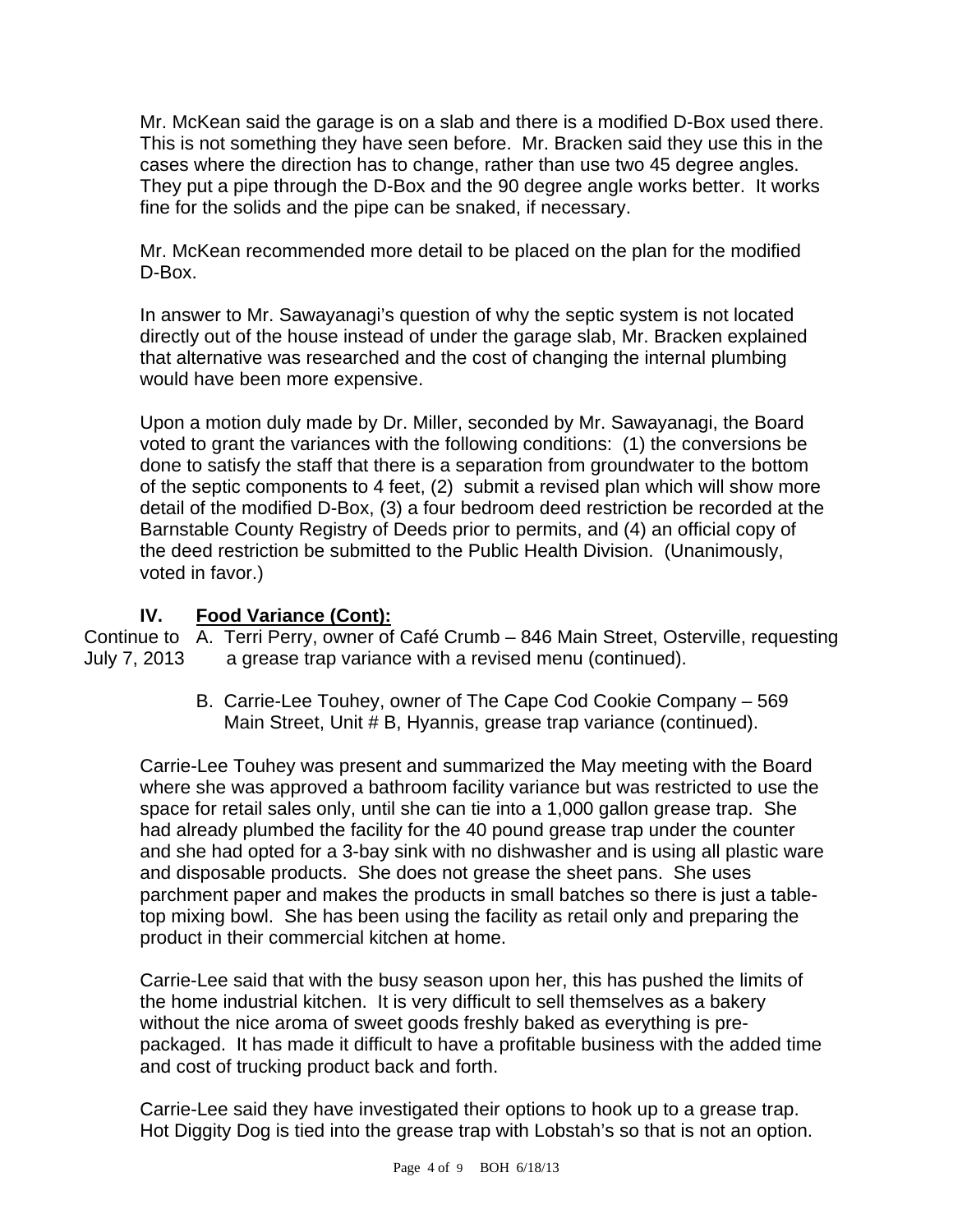They did seek permission to hook up to the Veteran's Outreach grease trap which required added permission from the privately owned condominium trust. They were given approval to tie into the Veteran's which is located on the far side of their neighbor, The Broken Cone. To access this they will be required to break into their bathroom and through The Broken Cone, who is also in their busy season. She is hoping the Board will allow her to wait until the quieter season.

Ms. Touhey proposed that the Board allow her to install the 40 pound grease trap under the counter, keep monthly maintenance logs, and allow her to tie into the grease trap this winter when it will be better for her and her neighbors.

Mr. McKean noted that the plumbing inspector, Mr. Jenkins, said the 40 pound grease trap is automatically required with a 3-bay sink with food processing. Mr. McKean also said he had looked into a mechanical grease trap (GRD) suggested by Dr. Miller and according to Mr. Jenkins, this device with not suffice because of the cookie product and its starches. Mr. McKean also said the Town Engineer, Mr. Parsons, stands steadfast in his decision of requiring a grease trap. Mr. Parsons suggests she tie into the grease trap with Lobstah's and Hot Diggity Dog as there is more room available. Hot Diggity Dog does not have any seating.

Carrie-Lee said she was unaware that their grease trap was able to accommodate all three. In order to tie into theirs, she will still need to dig under the courtyard and go across the courtyard to connect. . She would like to investigate this. Mr. Sawayanagi suggested it may not require a deep ditch in order to do this.

Dr. Miller and Dr. Canniff both acknowledged that they feel they must oblige by the wishes of the Town Engineer as it is the Town's sewer system which would be affected. Dr. Miller said the 40 pound grease trap is not one the Board has ever allowed to suffice for a grease trap requirement as it doesn't provide what is needed.

Carrie-Lee withdrew her request to the Board to allow her time to investigate the new option.

#### **V. Food Variance (New):**

A. Jorge Montero, J&S Montero, LLC, owner of Vista de Mara Diner (formerly Caffe E Dolci) – 430 Main Street, Hyannis, grease trap variance.

Attorney Stephen Hayes was present along with Jorge and Sergio Montero, owners of Vista de Mara. They are currently running the Caffe E Dolci and are awaiting the state approval for the new business. There will be a change in menu.

Mr. McKean said the staff recommends an in-ground grease trap as the menu is much more extensive. Mr. Parsons, Town Engineer, is in agreement with this and if there is trouble fitting the grease trap on the property, an option is to use the "Trapzilla" grease trap.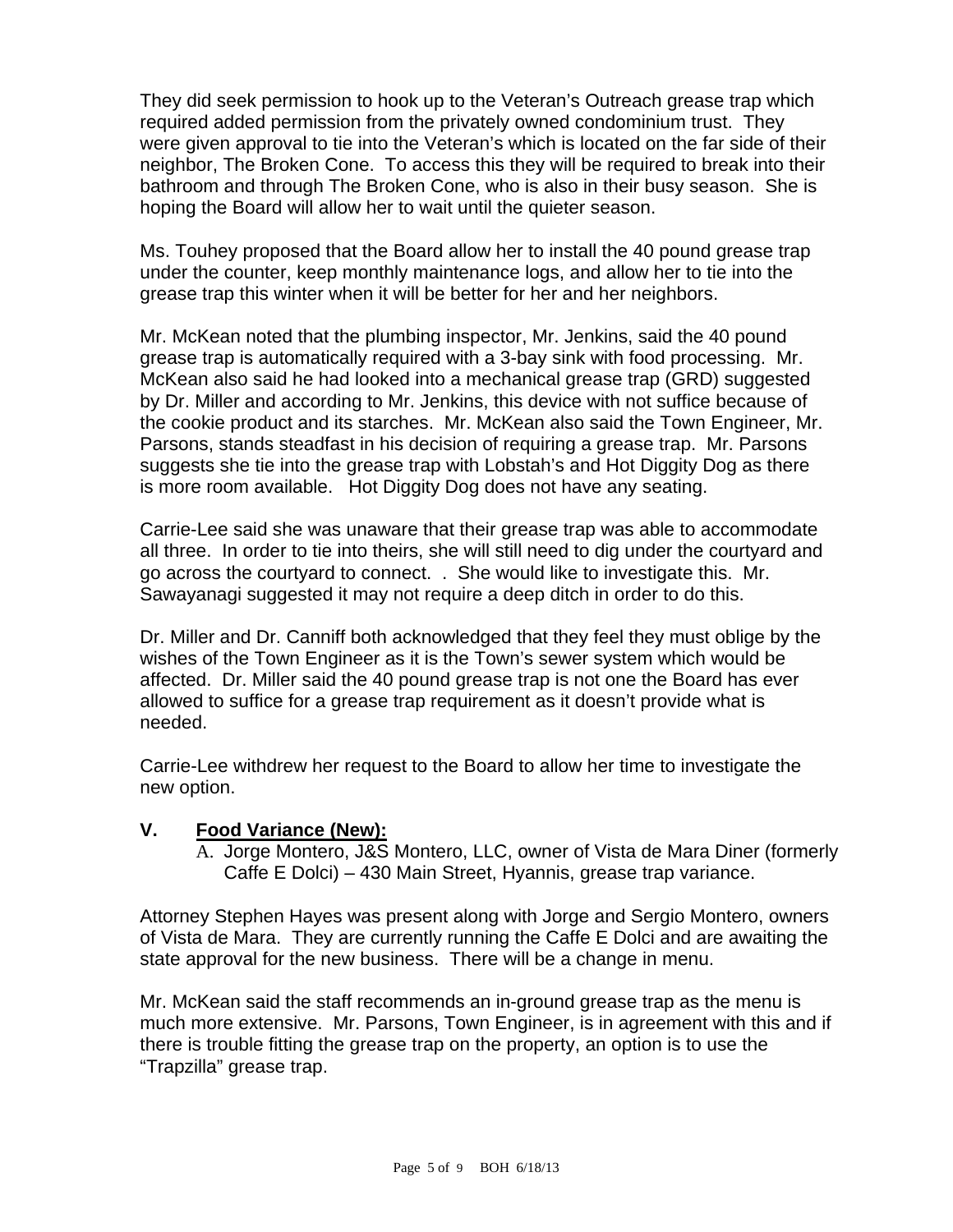Jorge Montero said the cost of the in-ground grease trap is more than the cost of the business. Dr. Miller suggested speaking with Mr. Parsons again as the Board is going to go with the requests of Mr. Parsons for proper care of the sewer lines.

Stephen Hayes said they would like to withdraw their request at this time and allow them to investigate more and to speak with Mr. Parsons.

B. Kathryn Gianno, owner of The Barnacle Snack Shack – 988 Craigville Beach Road, Centerville, change of ownership, multiple variances and outside tables/chairs approval.

Kathryn Gianno was present and stated she is seeking a similar approval to the prior owner.

Mr. McKean read the prior approval letter of 2010 which listed at least one toilet facility, a sign shall be posted stating a bathroom is available, 3) no more than 6 picnic tables and it was a non-transferable variance.

The Board discussed desired improvements and would be willing to have it done over the next couple of years. It was mentioned that the Board might want to see automatic closing screens used, as there is no air curtain. Mr. Sawayanagi will meet with the applicant to review the facility and see what would be reasonable for improvements given the space and cost for the various items to be upgraded. The Board recognized that the new owner has done a number of improvements already.

It was also discussed that with the public restrooms at the beach across the street being viewed as possible toilet facilities, some connection to the hours the facilities is open versus the number of seats available may be considered, or state "after dark". The Board will await Mr. Sawayanagi's review.

Upon a motion duly made by Dr. Miller, seconded by Dr. Canniff, the Board voted to temporarily grant the variance approvals which will expire on December 31, 2013 with the following conditions: at least one toilet facility on the premises, 2) a sign shall be posted which states a bathroom is available to patrons, 3) no more than 37 seats will be allowed – based on the septic system for fast foods, and 4) this variance is non-transferable. (Unanimously, voted in favor.)

The applicant will meet with Mr. Sawayanagi next week to review the facility for future possible upgrades.

C. Jason Warren, owner of Osterville Village Café – 1 Wianno Avenue, Osterville, increase number of seats for 10 to 16 with existing toilet facility variance in estuary protection zone.

Jason Warren was present. He was interested in adding three small tables with six additional seats.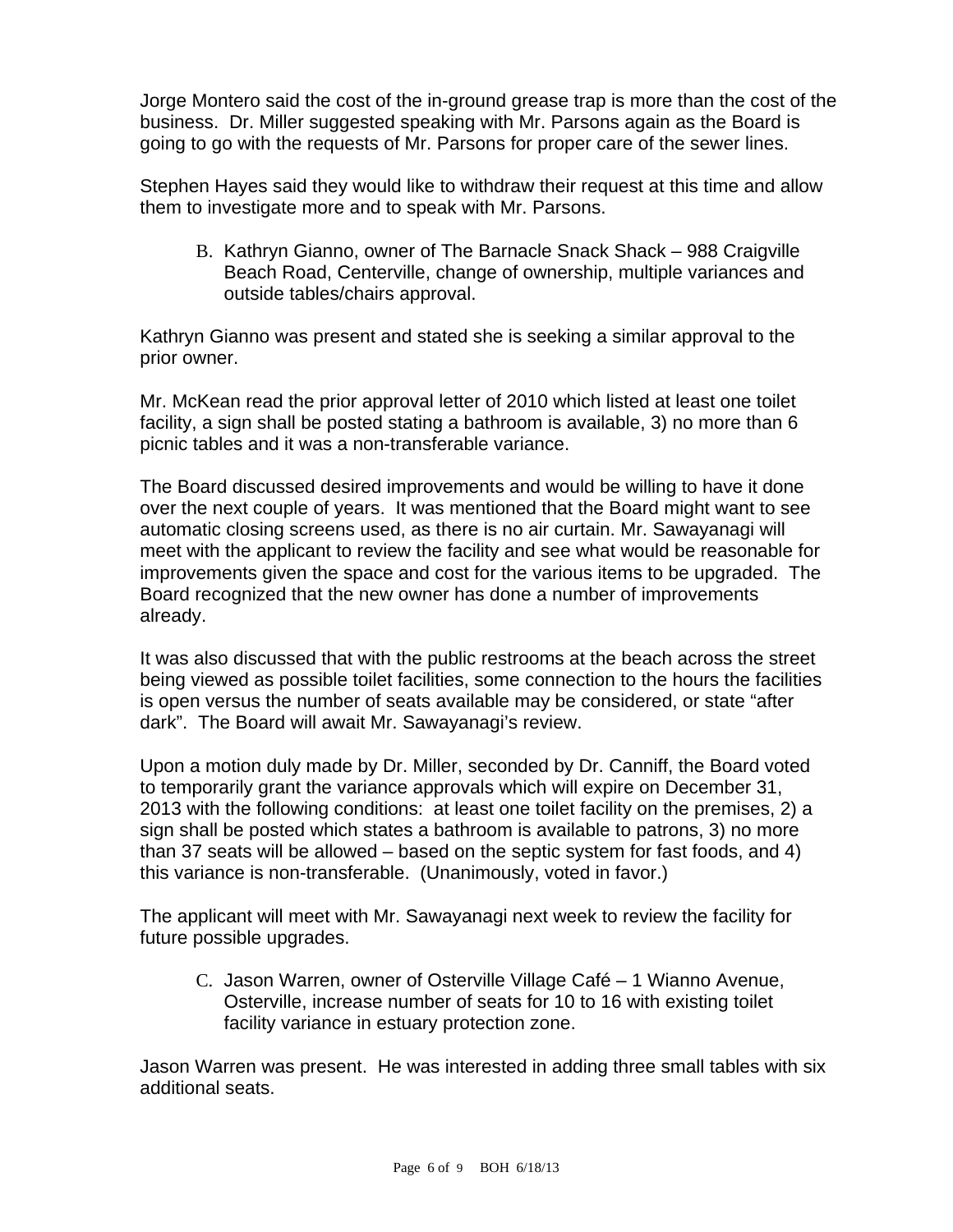Mr. McKean said the septic system is only designed for 10 seats. The design flow is 200 gallons/day for the food establishment. The water usage for the entire building was provided and the usage is listed as 381 gallons/day. Dr. Miller explained the calculation of 381/gallons per day is doubled to factor it into the size of the system. Therefore, 762 gallons is being used currently and the system is only designed for 604 gallons/day. Once the additional six seats are removed, the establishment will be more appropriate for the septic system.

The Board explained the establishment is in the Estuary Protection Zone and unfortunately, a variance is not available for this zone.

There were many in attendance from the village that supported the additional seating. Diane Kelly spoke of options hoping there were some alternatives. Unfortunately, the Board explained the system can not handle it. This is different from the prior cases. Bruce Harding asked when the septic system was upgraded. The system was new in 2002. He asked if the landlord was able to increase the septic system. There is not enough land available at this location to expand it.

Jason Warren withdrew his variance request.

D. Enrique Valdovinos, owner of Mi Pueblo (formerly Neia Appetizers) – 459-B Main Street, Hyannis, grease trap variance.

Enrique Valdovinos was present.

Mr. McKean stated the menu is more extensive than the prior usage. Roger Parsons, Town Engineer, stated he would want an in-ground grease trap unless there was not sufficient space and then he would consider the use of the "Trapzilla" grease trap.

Dr. Miller stated the DPW is reluctant to approve any food establish on the town sewer without a grease trap and would recommend speaking directly to Roger Parsons, along with the building owner.

Mr. Valdovinos withdrew his variance request and will speak with Mr. Parsons.

#### **VI. License - Body Artist:**

Alex Travasso, owner/artist at Black Pearl Tattoo Studio and Gallery, 509 Main Street, Hyannis, review after two years in business.

Alex was present. The Board spoke of the concern that the office is open while Alex is not there. Alex stated he has staff there setting up appointments only, and he works at times until 10pm doing artwork. It may not be on a customer themselves but in preparation for the following day(s) work. The Board suggested a sign at the front door be put up to resolve this confusion. It was agreed that a sign stating "We are open for appointments only. We can schedule the service at this time" be hung at the entrance to inform all. This will be required whenever Alex is out of the shop.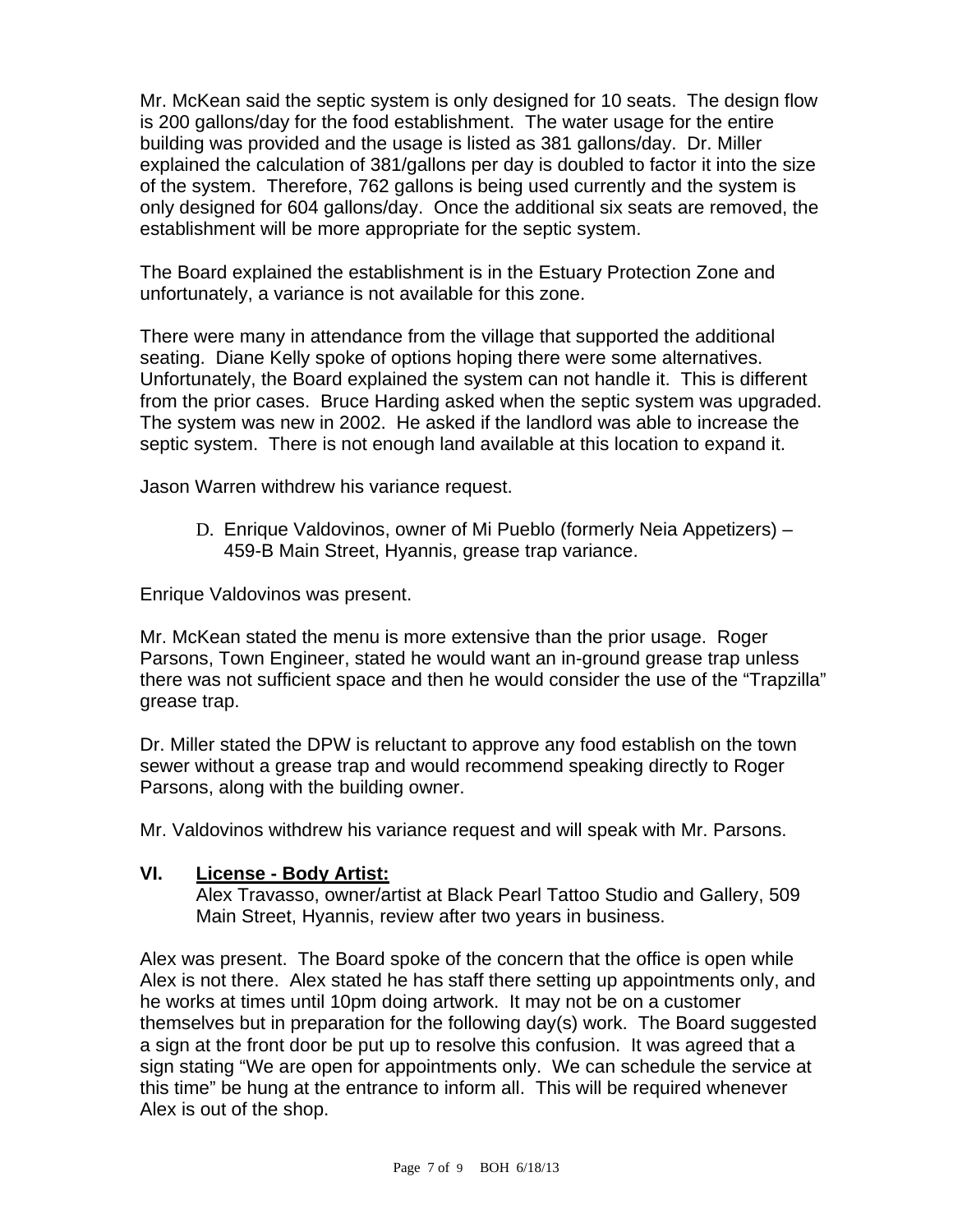Also, Alex would like to know if he can take the renewal for CPR on line. Dr. Miller said he is willing to have that discussion and may be willing to accept his renewal card from online services provided originally, the CPR course was taken, in person, with the American Red Cross and we have the original card.

Alex expressed his interest again in setting up a meeting with Board members to discuss regulations. Dr. Miller said the summer is not a good time for this and would like to meet sometime in the fall.

Upon a motion duly made by Dr. Miller seconded by Mr. Sawayanagi the Board voted to approve the probation period for Alex Travasso and his establishment, Black Pearl Tattoo Studio and Gallery. (Unanimously, voted in favor.)

#### **VII. Old / New Business:**

A. Approval of the Minutes April 9, 2013 and May 14, 2013.

Minutes for April 9, 2013 were reviewed.

Dr. Miller asked for three corrections (1) Page l, first paragraph… replace leaching field with leaching pit, (2) Page 3 Septic Variance, first paragraph change from ..."is in groundwater", to ..."in groundwater", and (3) remove the word "now" in the next sentence so that it will read…"the new leaching system will provide".

Upon a motion duly made by Dr. Miller, seconded by Dr. Canniff, the Minutes were adopted. (Unanimously, voted in favor.)

The May 14, 2013 minutes will be continued to the July9, 2013 meeting.

B. Fee for Farmer's Markets Held during non-business hours.

Joe Berlandi was present. The only vendors who have submitted at this time are all vendors which are not selling processed foods. He does have some interest from people who may sell processed foods but they have not submitted an application at this time.

Mr. McKean stated all vendors selling fruit, vegetables, honey, maple syrup and eggs are exempt from a fee.

Upon a motion duly made by Dr. Miller, seconded by Mr. Sawayanagi, the Board adopted a fee for Farmer's Markets held during non-business hours to be \$100/vendor for a 10-12 week season for processed foods. This will help defray the cost of an inspector to be present during off hours. If a person is interested in only attending one farmer's market, they would pay the standard \$35 fee. (Unanimously, voted in favor.)

An added comment: if the Farmer's Market is held during business hours, the fee would be a flat \$180 for the full season for the full package of vendors submitted.

C. Additional: Letter from Wastewater Services, Inc.